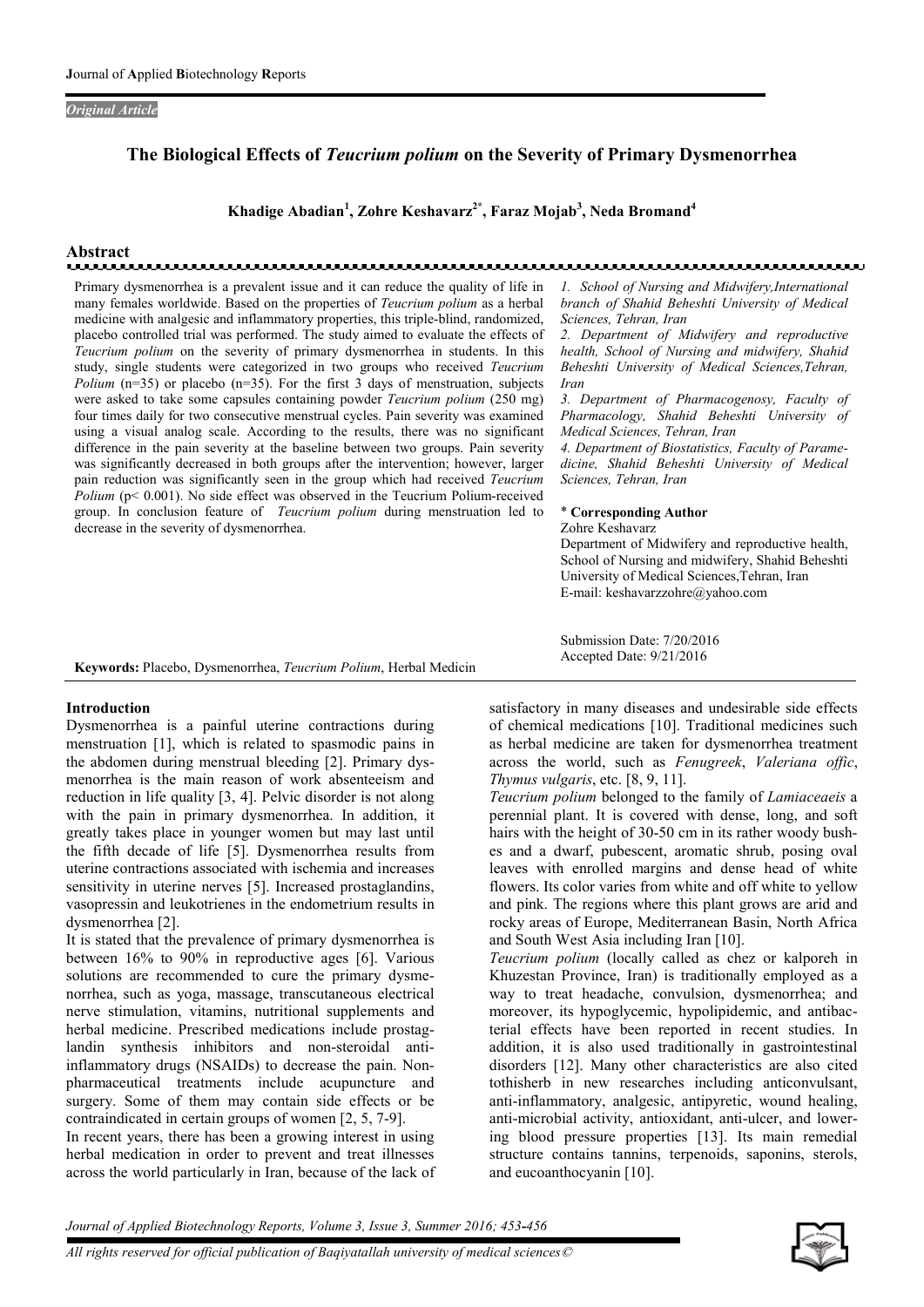The well-documented therapeutic uses of *Teucrium polium*  include its activity against antispasmodic in smooth muscle [12]. The present study evaluated the effect of oral administration of *Teucrium polium* on primary dysmenorrhea severity in students. Thisresearchalso examined the other studies performed in the field of traditional medicine and abundance of some plants with analgesic and anti-inflammatory effects among Iranian traditional medicines.

## Materials and Methods *Participants*

This was a triple-blind, randomized, placebo controlled trial research on single students living in a dormitory at Shahid Beheshti University (Tehran, Iran) from October 2014 to February 2014 with moderate-to-severe dysmenorrhea experiences. The study protocol was confirmed by the Research and Ethics Committee of International Branch, Shahid Beheshti University of Medical Sciences and registered in the Iranian Registry of Clinical Trials (Number IRCT2014120917501N1). Students were informed on the aim and methods of the study and provided by written consent forms before participation.

It was estimated that 70 subjects were needed to reach statistical significance at 95% confidence interval. We advertised on the bulletin board and people who tended werewanted to register. According to the book of applied lineal statistical models the effect size was (1.0),  $\alpha$ =0.05 and  $1-\beta = 0.9$ . Randomly computer-generated numbers were used to separate participants in two main groups for taking *Teucrium polium* or placebo. Participants, researchers and statistic advisor were kept blinded during the study. Variables related to dysmenorrhea including age, menarche age, dysmenorrhea age and BMI were matched in two groups. Other variables such as underlying diseases (Diabete, Chronic hypertention, Infectious diseases) which may be affected by *Teucrium poliumin* such people were excluded in order to control the study. Students with irregular menstrual cycles, history of medication usage, endometriosis, vaginal symptoms, and/or experienced acute stress (burning, irritation, itching, or discharge), as well as people with allergy to *Teucrium Polium* or other plants or those who had used herbal drugs during the previous 3 months or had not used it properly were excluded. Although no case with allergy to *Teucrium polium* was found.

# *Procedures*

*Teucrium polium* (from one geographical region) was bought from Barij Esans Pharmaceuticals (Kashan, Iran). After verification and identification of *Teucrium polium*  samples in Pharmacogenosy Laboratory at the Faculty of Pharmacology of Shahid Beheshti University of Medical Sciences, samples were extracted and their powder was prepared and packed in capsules (250 mg) by an automated machine. The safety dose, based on the PDR (Herbal Medicine) book [14], was 250 mg for *Teucrium Polium*. Also the toxicity dose of plant on kidney and liver [15, 16] is caused by permanent usage therefore it does not happen to alternative use of the plant 3 days monthly in dysmenorrhea [12]. Because we used the safe dosage of

plant, wedid not need to testforliver or kidneytoxicity. The placebo capsules included of potato starch. The capsules were the same in shape, color, and packaging. *Teucrium polium* and placebo capsules were taken four times a day during menstruation in first 3 days. The intervention went on for two consecutive menstrual cycles. Wemadea pharmaceutical form of capsules of plant (*Teucrium polium*) and starch powder that did not smell any of the flavorful taste. Capsules were quite similar appearance; so, none of the samples from the two groups could not guess the nature of the drugs.

In our study, only the pharmacist knew what the code is related to *Teucrium Polium*, and what the code is related to placebo, researchers and statisticians and samples did not know it (triple blind). After the ending of intervention, and after the ending of analysis by the statisticians, that it was became clear for the researchers that the Code (A), could reduce pain,and the code (B) could not, then pharmacists revealed the code (A) related to the *Teucrium Polium* and code (B) related to placebo.

The subjects were permitted to use NSAIDs such as ibuprofen and mefenamic acid  $\geq 1$  hour after taking the given capsules by researcher, if required. In spite of being excluded from the study, they were asked to write down pain severity before consuming the sedative.

Content and test–retest methods were used to evaluate the validity and reliability before the intervention and during each treatment cycle  $(r = 0.85)$ . Collected demographic data were: age, body mass index (BMI), educational level, occupation of the parents, exercise program, and stressful factors in the past 6 months. A self-reported checklist was performed to collect data on the amount of sedative drugs taken for dysmenorrhea and pain severity. During the first three days of menstruation, the pain severity was scored in each sample three times a day on a 10 cm visual analog scale (VAS) at hours 8 to 13, 13 to 18, and 18 to 24 (per 8 hour) with scores 1-3, 4-7, and 8-10 for "mild", "moderate", and "severe" pain, respectively [14].

VAS validity is confirmed in many studies with a wide range of applications and considered as one of the most useful and reliable measures for pain [15, 16]. The imprint codes were registered on a separate sheet for the capsules. Drug intervention was performed in the second and third menstruations. In this study, 13 students leftthe trial (5 samples from *Teucrium polium* group and 8 samples from placebo group); some of samples received another medication, and the other werereluctantto continue cooperation.

# *Statistical analyses*

SPSS Ver 20 (SPSS, Chicago, IL, USA) was used for statistical analysis. Descriptive data are frequencies, mean values and standard deviations and t-test was used to compare the age, age menarche and other variables between two groups.

The Repeated Measure test and Mann–Whitney test were used in the comparison of pain severity among three menstrual cycles and satisfactions in both groups, respectively. Significance level was considered 0.05.

# *Ethical considerations*

The study protocol was approved by the Research and Ethics Committee of International Branch, Shahid Behesh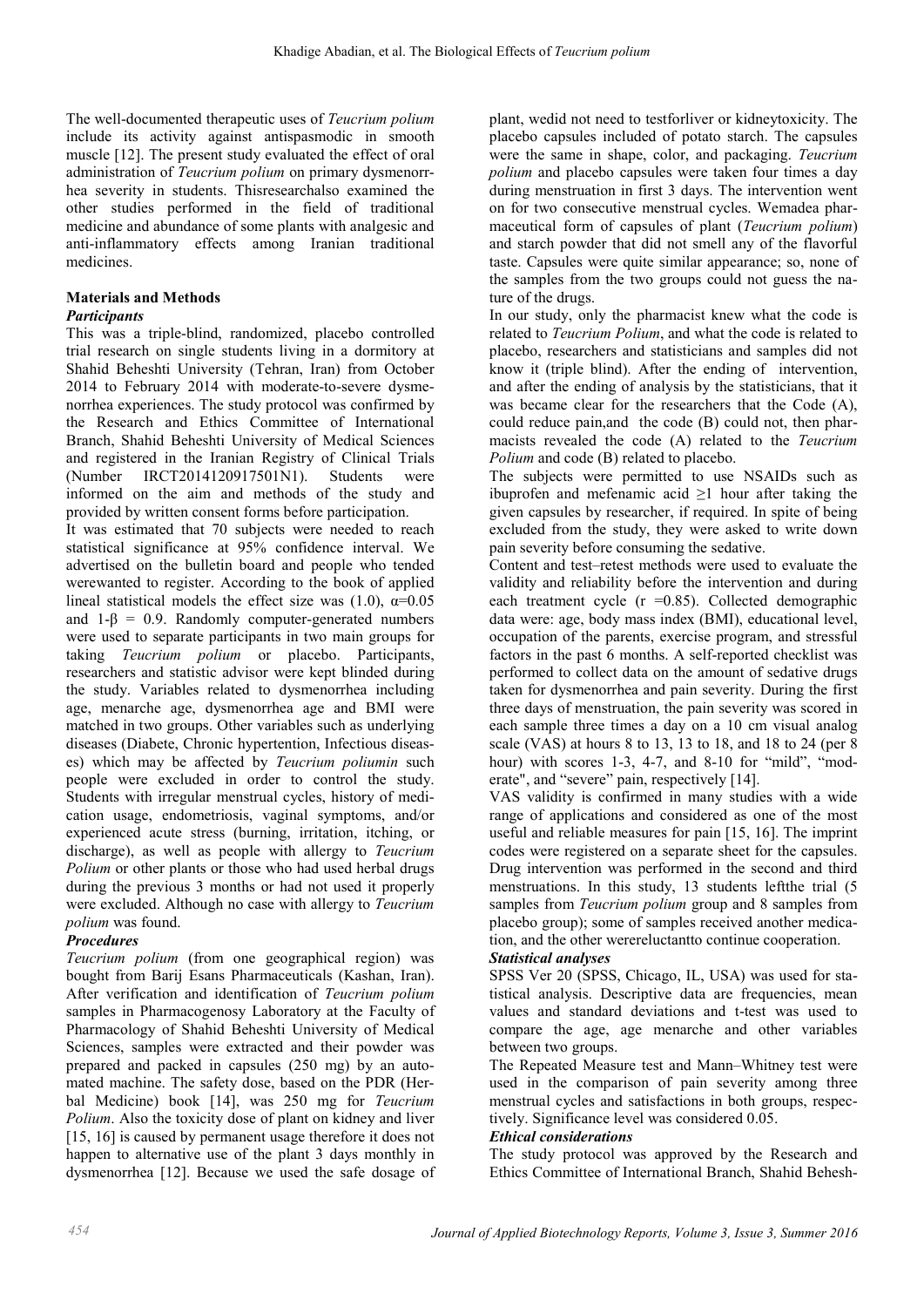ti University of Medical Sciences. Students were aware of the purpose and methods of the study and provided with written consent forms for participation.

### Results

Primary dysmenorrhea reported was by 123 of 204 single female students, and after exclusions, 70 subjects were enrolled in the study. The final analysis included 57 students with 30 subjects controlled by Teucrium polium and 27 subjects by placebo. No significant difference was seen between the groups with respect to age, menarche age, onset of dysmenorrhea, BMI, duration between menstrual, duration of menstrual and duration of dysmenorrhea (Table 1).

Table 1. Demographic characteristics of the participants.

| Variation                                 | <b>Mean values</b><br>$(SDa)$ (Teucrium<br>Polium) | <b>Mean values</b><br>(SD)<br>(Placebo) | $P*$<br>(Independent<br>t-test) |
|-------------------------------------------|----------------------------------------------------|-----------------------------------------|---------------------------------|
| Age (year)                                | 21(1.91)                                           | 21(1.73)                                | 0.236                           |
| BMI $(Kg/m2)$                             | 20(2.87)                                           | 21(3.25)                                | 0.896                           |
| Age at menarche<br>(year)                 | 13 (1.39)                                          | 12(1.34)                                | 0.477                           |
| Duration btween<br>menstrual (day)        | 26(3.15)                                           | 25(3.52)                                | 0.605                           |
| Duration<br>of<br>menstrual (day)         | 6(1.12)                                            | 6(1.34)                                 | 0.630                           |
| Age at onset of<br>dysmenorrhea<br>(year) | 15(2.30)                                           | 14(2.21)                                | 0.388                           |
| Duration<br>of<br>dysmenorrhea            | 2(1.02)                                            | 2(1.03)                                 | 0.664                           |

<sup>a</sup>: standard deviations

There was no significant difference in pain severity at baseline between the groups. In the *Teucrium polium*  group, pain severity decreased from 7.20 (2.1) at baseline to  $3.34$   $(2.3)$  in the second cycle (Table 2), whereas it decreased from  $6.62$  (1.73) to  $5.50$  (2.05) in the placebo group (Table 2). Pain severity was observed in both groups in each intervention cycle with more reduction in the *Teucrium polium* group (Table 3). An obvious difference was seen in pain severity between two groups (Fig. 1). No side effect was reported in both groups of *Teucrium Polium* and placebo. ). Pain severity was observed in both groups<br>vention cycle with more reduction in the<br>*um* group (Table 3). An obvious difference<br>in severity between two groups (Fig. 1). No

Table 2. Comparison of the mean values and the standard deviations of Pain severity in before and after the treatment in *Teucrium polium and* Placebo group*s*.

| Pain severity                             | (T. polium)<br>SD | SD (Placebo) |
|-------------------------------------------|-------------------|--------------|
| First cycle                               | 7.20(2.1)         | 6.62(1.73)   |
| Second cycle                              | 3.95(2.3)         | 5.74(1.93)   |
| Third cycle                               | 3.43(2.3)         | 5.50(2.05)   |
| Test consequent of<br>independent samples | $P = 0.001$       | $P = 0.001$  |

Table 3. Comparison of the mean values and the standard deviations of pain severity before and after the treatment in both groups.

| <b>Pain severity</b>                   | Mean values and standard<br>deviations |            |  |
|----------------------------------------|----------------------------------------|------------|--|
| First cycle                            | Teucrium Polium                        | 7.2(2.1)   |  |
|                                        | Placebo                                | 6.62(1.73) |  |
| Second cycle                           | Teucrium Polium                        | 3.95(2.3)  |  |
|                                        | Placebo                                | 5.74(1/93) |  |
| Third cycle                            | Teucrium Polium                        | 3.43(2.3)  |  |
|                                        | Placebo                                | 5.50(2.05) |  |
| Test consequent of<br>repeated measure | $P = 0.025$                            |            |  |



Figure 1. The difference in severity pain in between groups.

### **Discussion**

It was the first report on the effects of *Teucrium polium* in pain alleviation in Primary Dysmenorrhea in women. The pain alleviation in Primary Dysmenorrhea in women. The problem of females with dysmenorrhea is the excessive production of endometrial prostaglandins [3]. It is seen that *Teucrium polium* (locally called 'kalporeh') possess therapeutic effects against diabetes, fungal infections, with analgesic and anti-inflammatory and it is used traditionally as a way to treat headache, dysmenorrhea and convulsion and moreover, its hypoglycemic, hypolipidemic and ant bacterial effects are reported in recent studies. Additionally, it is also taken traditionally to treat gastrointestinal disorders [12]. lium (locally called 'kalporeh') possess<br>against diabetes, fungal infections, with<br>inflammatory and it is used traditionally<br>leadache, dysmenorrhea and convulsion<br>hypoglycemic, hypolipidemic and anti-

Some antispasmodic effects are seen on gastrointestinal ly, it is also taken traditionally to treat gastrointestinal<br>disorders [12].<br>Some antispasmodic effects are seen on gastrointestinal<br>system by Teucrium polium and it is declared that the plant has also some antispasmodic effects on smooth plant has also some antispasmodic effects on smooth muscle [12]. In other study it is stated that hydro-alcoholic extract of Teucrium Poliumhas reductive effect on castor extract of Teucrium Poliumhas reductive effect on castor oil-induced diarrhea in male rat [13]. Antispasmodic effects of Teucrium polium polium are also observed in animal models (rat) [13]. Phytochemical studies revealed that flavons and flavonoids are two major components in *Teucrium polium* extracts which are causes of antispa modic effect in *Teucrium Polium Polium* [12]. It is also stated that . Phytochemical studies revealed that<br>bonoids are two major components in<br>extracts which are causes of antispas